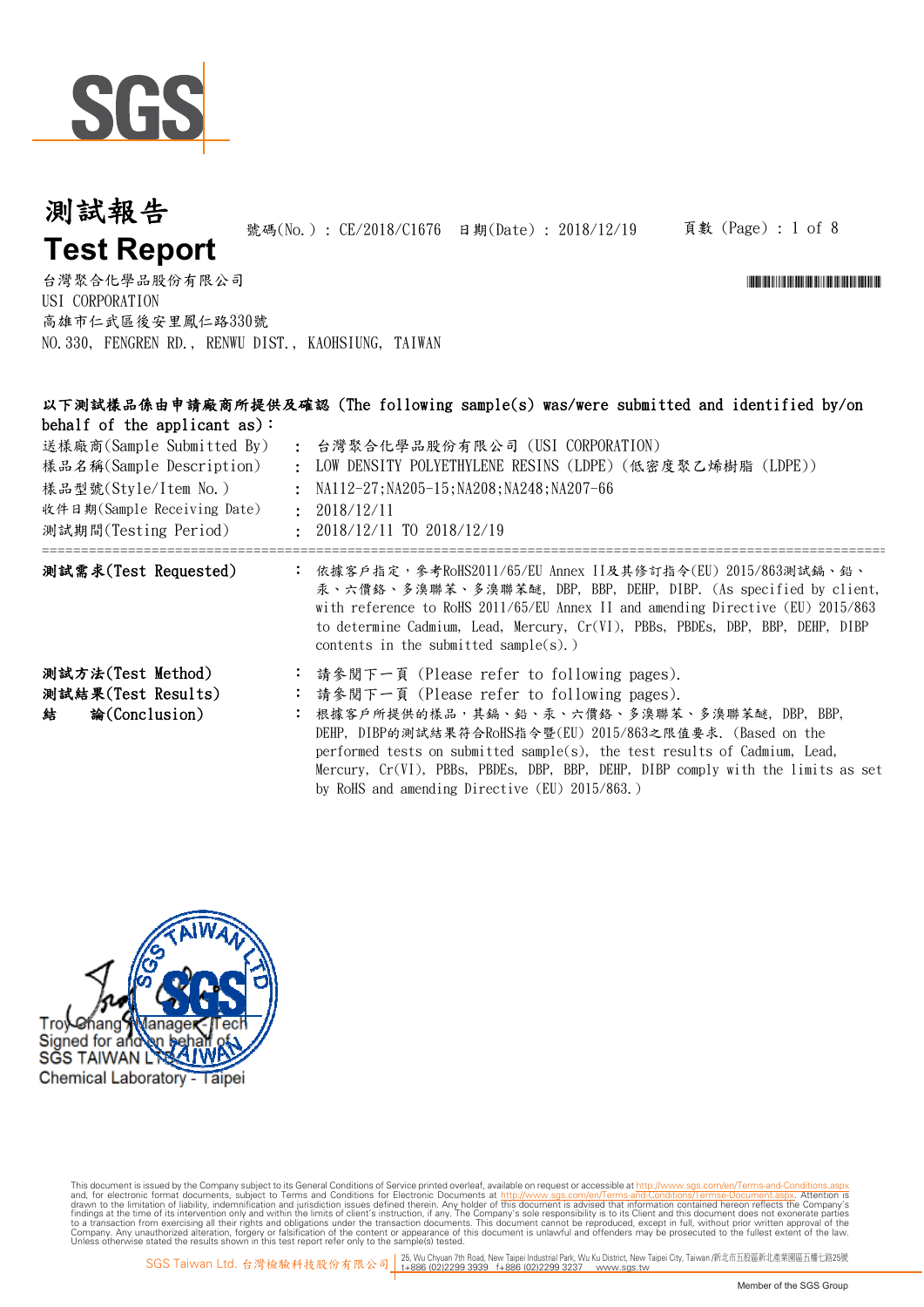

台灣聚合化學品股份有限公司 USI CORPORATION 高雄市仁武區後安里鳳仁路330號 NO.330, FENGREN RD., RENWU DIST., KAOHSIUNG, TAIWAN

### 測試結果(Test Results)

: 半透明塑膠粒 (TRANSLUCENT PLASTIC PELLETS) 測試部位(PART NAME)No.1

| 测試項目<br>(Test Items)                                      | 單位<br>$(\text{Unit})$ | 测試方法<br>(Method)                                                                                                                                                                                                                     | 方法偵測<br>極限值<br>(MDL) | 結果<br>(Result)<br>No.1 | 限值<br>(Limit)            |
|-----------------------------------------------------------|-----------------------|--------------------------------------------------------------------------------------------------------------------------------------------------------------------------------------------------------------------------------------|----------------------|------------------------|--------------------------|
| 鎘 / Cadmium (Cd)                                          | mg/kg                 | 參考IEC 62321-5 (2013), 以感應耦合電<br>漿原子發射光譜儀檢測. / With                                                                                                                                                                                   | 2                    | n. d.                  | 100                      |
| 鉛 / Lead (Pb)                                             | mg/kg                 | reference to IEC $62321-5$ (2013) and<br>performed by ICP-AES.                                                                                                                                                                       | $\overline{2}$       | n. d.                  | 1000                     |
| 汞 / Mercury (Hg)                                          | mg/kg                 | 參考IEC 62321-4 (2013), 以感應耦合電<br>漿原子發射光譜儀檢測. / With<br>reference to IEC $62321-4$ (2013) and<br>performed by ICP-AES.                                                                                                                 | $\overline{2}$       | n. d.                  | 1000                     |
| 六價鉻 / Hexavalent Chromium<br>$Cr(VI)$ ( $\blacklozenge$ ) | mg/kg                 | 参考IEC 62321-7-2 (2017), 以UV-VIS檢<br>測; 參考IEC 62321-5 (2013), 以ICP-<br>AES檢測. / With reference to IEC<br>$62321 - 7 - 2$ (2017) and performed by<br>UV-VIS. ; With reference to IEC<br>$62321-5$ (2013) and performed by ICP-<br>AES. | 8                    | n. d.                  | 1000                     |
| 多溴聯苯總和 / Sum of PBBs                                      | mg/kg                 | 參考IEC 62321-6 (2015), 以氣相層析/<br>質譜儀檢測. / With reference to IEC<br>$62321 - 6$ (2015) and performed by<br>GC/MS.                                                                                                                      |                      | n.d.                   | 1000                     |
| 一溴聯苯 / Monobromobiphenyl                                  | mg/kg                 |                                                                                                                                                                                                                                      | 5                    | n. d.                  | $\equiv$                 |
| 二溴聯苯<br>Dibromobiphenyl                                   | mg/kg                 |                                                                                                                                                                                                                                      | 5                    | n. d.                  |                          |
| Tribromobiphenyl<br>三溴聯苯                                  | mg/kg                 |                                                                                                                                                                                                                                      | $\overline{5}$       | n. d.                  |                          |
| Tetrabromobiphenyl<br>四溴聯苯                                | mg/kg                 |                                                                                                                                                                                                                                      | $\overline{5}$       | n. d.                  | $\overline{\phantom{0}}$ |
| Pentabromobiphenyl<br>五溴聯苯                                | mg/kg                 |                                                                                                                                                                                                                                      | $\overline{5}$       | n. d.                  | $\overline{\phantom{0}}$ |
| Hexabromobiphenyl<br>六溴聯苯                                 | mg/kg                 |                                                                                                                                                                                                                                      | $\overline{5}$       | n. d.                  | $\overline{\phantom{0}}$ |
| Heptabromobiphenyl<br>七溴聯苯 /                              | mg/kg                 |                                                                                                                                                                                                                                      | 5                    | n. d.                  | $\overline{\phantom{0}}$ |
| Octabromobiphenyl<br>八溴聯苯 /                               | mg/kg                 |                                                                                                                                                                                                                                      | 5                    | n. d.                  | $\overline{\phantom{0}}$ |
| 九溴聯苯 /<br>Nonabromobiphenyl                               | mg/kg                 |                                                                                                                                                                                                                                      | 5                    | n. d.                  |                          |
| 十溴聯苯 / Decabromobiphenyl                                  | mg/kg                 |                                                                                                                                                                                                                                      | 5                    | n. d.                  | $\bar{\phantom{0}}$      |

This document is issued by the Company subject to its General Conditions of Service printed overleaf, available on request or a economic insults. Say, com/en/Terms-and-Conditions/Terms-Pocument. Say, 2012, Attention is<br>and

頁數 (Page) : 2 of 8

\*CE/2018/CE/2018/CE/2018/CE/2018/CE/2018/CE/2018

SGS Taiwan Ltd. 台灣檢驗科技股份有限公司 15, Wu Chyuan 7th Road, New Taipei Industrial Park, Wu Ku District, New Taipei City, Taiwan /新北市五股區新北產業國區五權七路25號<br>SGS Taiwan Ltd. 台灣檢驗科技股份有限公司 1+886 (02)2299 3939 f+886 (02)2299 3237 www.sgs.t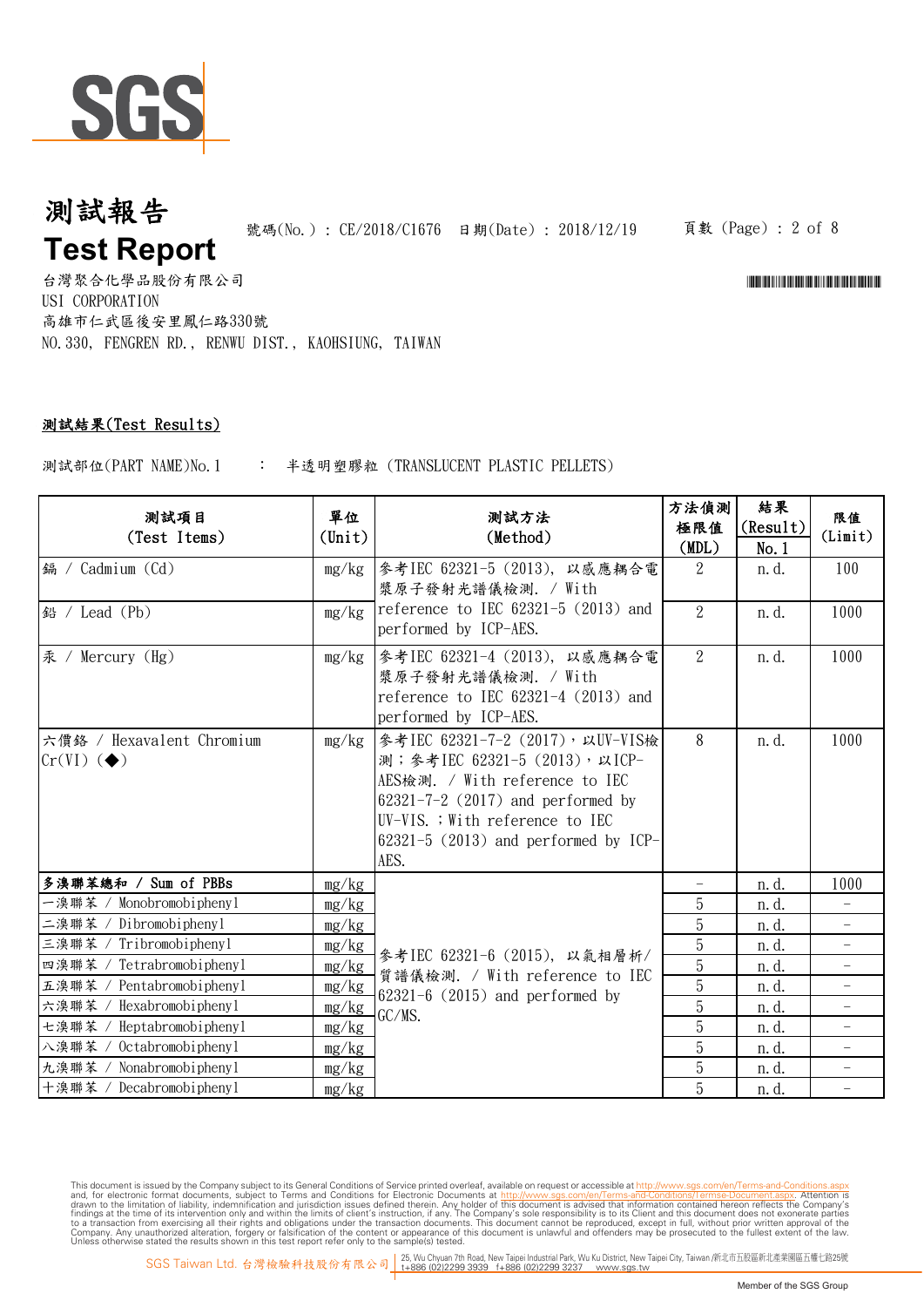

頁數 (Page) : 3 of 8

\*CE/2018/CE/2018/CE/2018/CE/2018

台灣聚合化學品股份有限公司 USI CORPORATION 高雄市仁武區後安里鳳仁路330號 NO.330, FENGREN RD., RENWU DIST., KAOHSIUNG, TAIWAN

| 测試項目<br>(Test Items)                             | 單位<br>(Unit) | 測試方法<br>(Method)                                                                                              | 方法偵測<br>極限值<br>(MDL) | 結果<br>(Result)<br>No.1 | 限值<br>(Limit)            |
|--------------------------------------------------|--------------|---------------------------------------------------------------------------------------------------------------|----------------------|------------------------|--------------------------|
| 多溴聯苯醚總和 / Sum of PBDEs                           | mg/kg        | 參考IEC 62321-6 (2015), 以氣相層析/<br>質譜儀檢測. / With reference to IEC<br>$62321-6$ (2015) and performed by<br>GC/MS. |                      | n. d.                  | 1000                     |
| 一溴聯苯醚 / Monobromodiphenyl ether                  | mg/kg        |                                                                                                               | 5                    | n. d.                  |                          |
| 二溴聯苯醚 / Dibromodiphenyl ether                    | mg/kg        |                                                                                                               | 5                    | n. d.                  | $\overline{\phantom{0}}$ |
| 三溴聯苯醚 / Tribromodiphenyl ether                   | mg/kg        |                                                                                                               | $\mathbf 5$          | n. d.                  | $\equiv$                 |
| 四溴聯苯醚 / Tetrabromodiphenyl ether                 | mg/kg        |                                                                                                               | 5                    | n. d.                  | $\overline{\phantom{0}}$ |
| 五溴聯苯醚 / Pentabromodiphenyl ether                 | mg/kg        |                                                                                                               | 5                    | n. d.                  |                          |
| 六溴聯苯醚 / Hexabromodiphenyl ether                  | mg/kg        |                                                                                                               | 5                    | n. d.                  |                          |
| 七溴聯苯醚 / Heptabromodiphenyl ether                 | mg/kg        |                                                                                                               | 5                    | n. d.                  |                          |
| 八溴聯苯醚 / Octabromodiphenyl ether                  | mg/kg        |                                                                                                               | 5                    | n. d.                  |                          |
| 九溴聯苯醚 / Nonabromodiphenyl ether                  | mg/kg        |                                                                                                               | 5                    | n. d.                  |                          |
| 十溴聯苯醚 / Decabromodiphenyl ether                  | mg/kg        |                                                                                                               | 5                    | n. d.                  |                          |
| 鄰苯二甲酸丁苯甲酯 / BBP (Butyl                           | mg/kg        |                                                                                                               | 50                   | n. d.                  | 1000                     |
| Benzyl phthalate) (CAS No.: 85-68-               |              |                                                                                                               |                      |                        |                          |
| (7)                                              |              |                                                                                                               |                      |                        |                          |
| 鄰苯二甲酸二丁酯 / DBP (Dibuty1                          | mg/kg        | 參考IEC 62321-8 (2017), 以氣相層析儀                                                                                  | 50                   | n. d.                  | 1000                     |
| phthalate) (CAS No.: $84-74-2$ )                 |              | /質譜儀檢測. / With reference to IEC                                                                               |                      |                        |                          |
| 鄰苯二甲酸二異丁酯 / DIBP (Di-                            | mg/kg        | 62321-8 (2017). Analysis was                                                                                  | 50                   | n. d.                  | 1000                     |
| isobutyl phthalate) (CAS No.: 84-                |              | performed by GC/MS.                                                                                           |                      |                        |                          |
| $69-5)$                                          |              |                                                                                                               |                      |                        |                          |
| 鄰苯二甲酸二 (2-乙基己基)酯 / DEHP                          | mg/kg        |                                                                                                               | 50                   | n. d.                  | 1000                     |
| $(Di - (2-\text{ethylhexyl}) \text{ phthalate})$ |              |                                                                                                               |                      |                        |                          |
| $(CAS No.: 117-81-7)$                            |              |                                                                                                               |                      |                        |                          |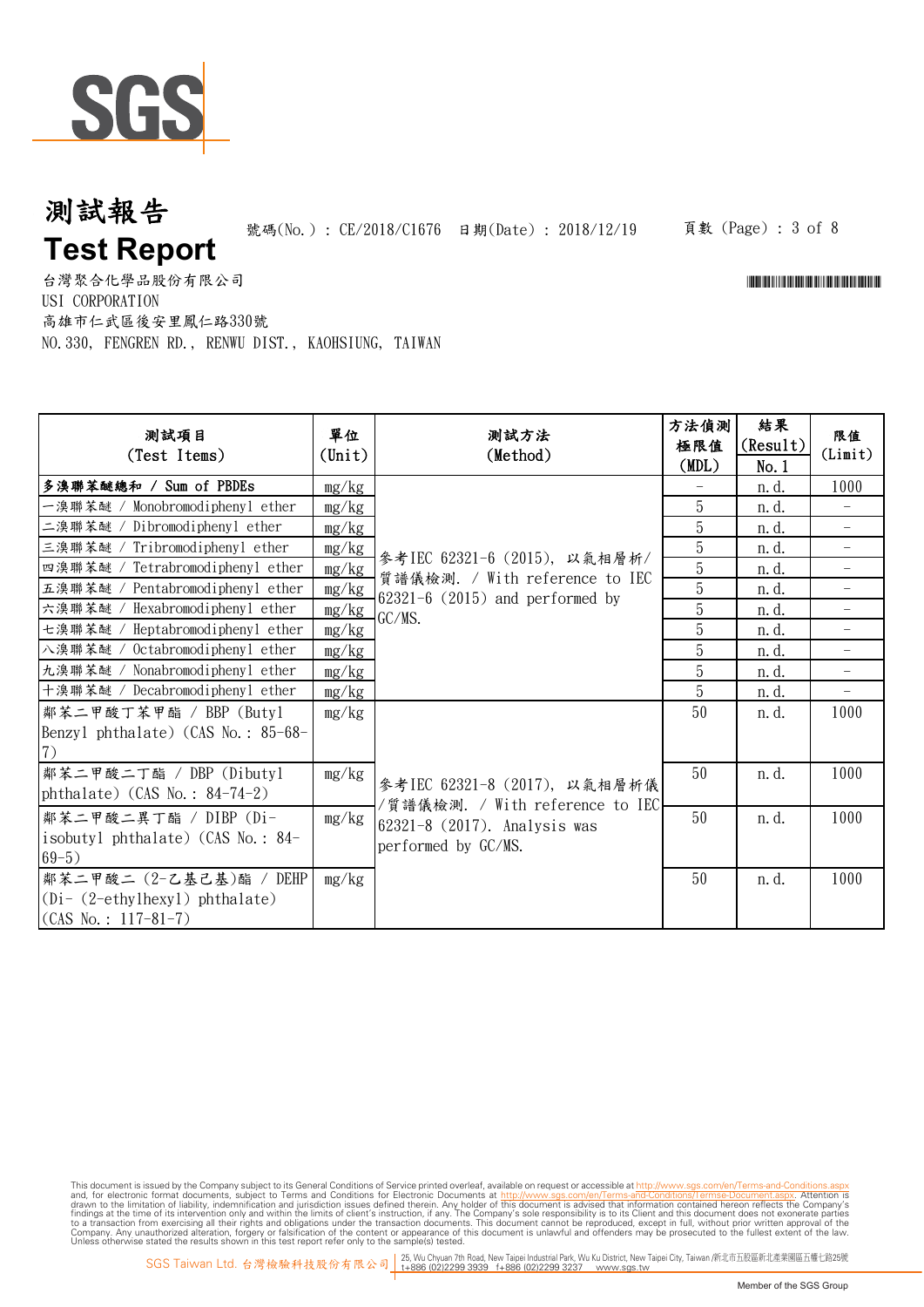

頁數 (Page) : 4 of 8

\*CE/2018/CE/2018/CE/2018/CE/2018/CE/2018

台灣聚合化學品股份有限公司 USI CORPORATION 高雄市仁武區後安里鳳仁路330號 NO.330, FENGREN RD., RENWU DIST., KAOHSIUNG, TAIWAN

### 備註(Note):

- 1.  $mg/kg = ppm$ ; 0.1wt% = 1000ppm
- 2. n.d. = Not Detected (未檢出)
- 3. MDL = Method Detection Limit (方法偵測極限值)
- 4. "-" = Not Regulated (無規格值)
- 5.  $(\blacklozenge)$ :

若鉻含量小於六價鉻之方法偵測極限值,則六價鉻為n.d.,不須再測試六價鉻。 The result of  $Cr(VI)$  is "n.d." as the result of Chromium  $(Cr)$  is less than the MDL of  $Cr(VI)$ , and confirmation test of Cr(VI) is not required. 若絡含量未小於六價絡之方法偵測極限值,需進行六價絡測試。 If the Chromium (Cr) content is not less than the MDL of  $Cr(VI)$ , confirmation test of  $Cr(VI)$  is required.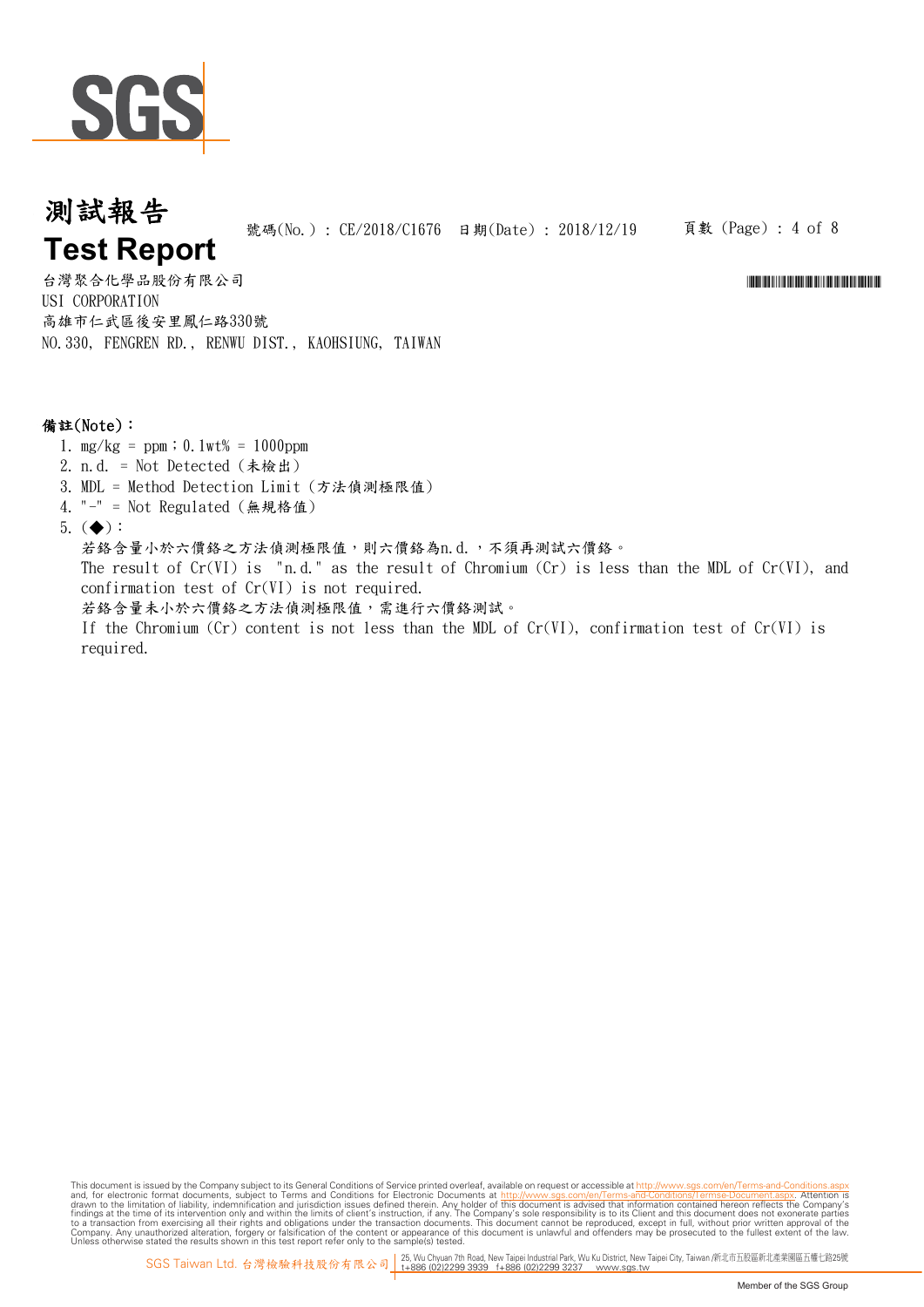

頁數 (Page) : 5 of 8

\*CE/2018/CE/2018/CE/2018/CE/2018/CE/2018/CE/2018

台灣聚合化學品股份有限公司 USI CORPORATION 高雄市仁武區後安里鳳仁路330號 NO.330, FENGREN RD., RENWU DIST., KAOHSIUNG, TAIWAN

### 重金屬流程圖 **/ Analytical flow chart of Heavy Metal**

根據以下的流程圖之條件,樣品已完全溶解。(六價鉻測試方法除外) These samples were dissolved totally by pre-conditioning method according to below flow chart. (Cr<sup>6+</sup> test method excluded)

 測試人員:陳恩臻 / Technician : Rita Chen ■ 測試負責人:張啟興 / Supervisor: Troy Chang 剪裁、製備樣品 / Cutting、Preparation 測試樣品重量 / Sample Measurement 用微波消解儀/電熱板進行酸消解 Acid digestion with microwave / hotplate 鉛 **Pb/**鎘 **Cd/**汞 **Hg/**鉻 **Cr** 過濾 / Filtration **溶液 / Solution** | | 残渣 / Residue 1) 鹼熔融法 / Alkali fusion 2) 鹽酸溶解 / HCl to dissolve 感應耦合電漿原子發射光譜儀 / ICP-AES 六價鉻 **Cr(VI)** 非金屬 / Non-metal | | 全屬 / Metal 超音波溶解 / Dissolving by ultrasonication 在 150~160℃下 消化 / Digesting at 150~160℃ **ABS / PC / PVC** 其他材質**/Others** 沸水萃取 / Boiling water extraction 冷卻後過濾樣品 / Cool, filter digestate through filter 加入發色劑顯色 / Add diphenylcarbazide for color development 以 UV-VIS,量測樣 品溶液在 540 nm 的吸收度 / Measure the absorbance at 540 nm by UV-VIS 取水層 / Separating to get aqueous phase 在60℃條件下超 音波消化 / Digesting at 60℃ by ultrasonication 調整 pH / pH adjustment 加入發色劑顯色 / Add diphenylcarbazide for color development 以 UV-VIS,量測樣品溶液在 540 nm 的吸收度 / Measure the absorbance at 540 nm by UV-VIS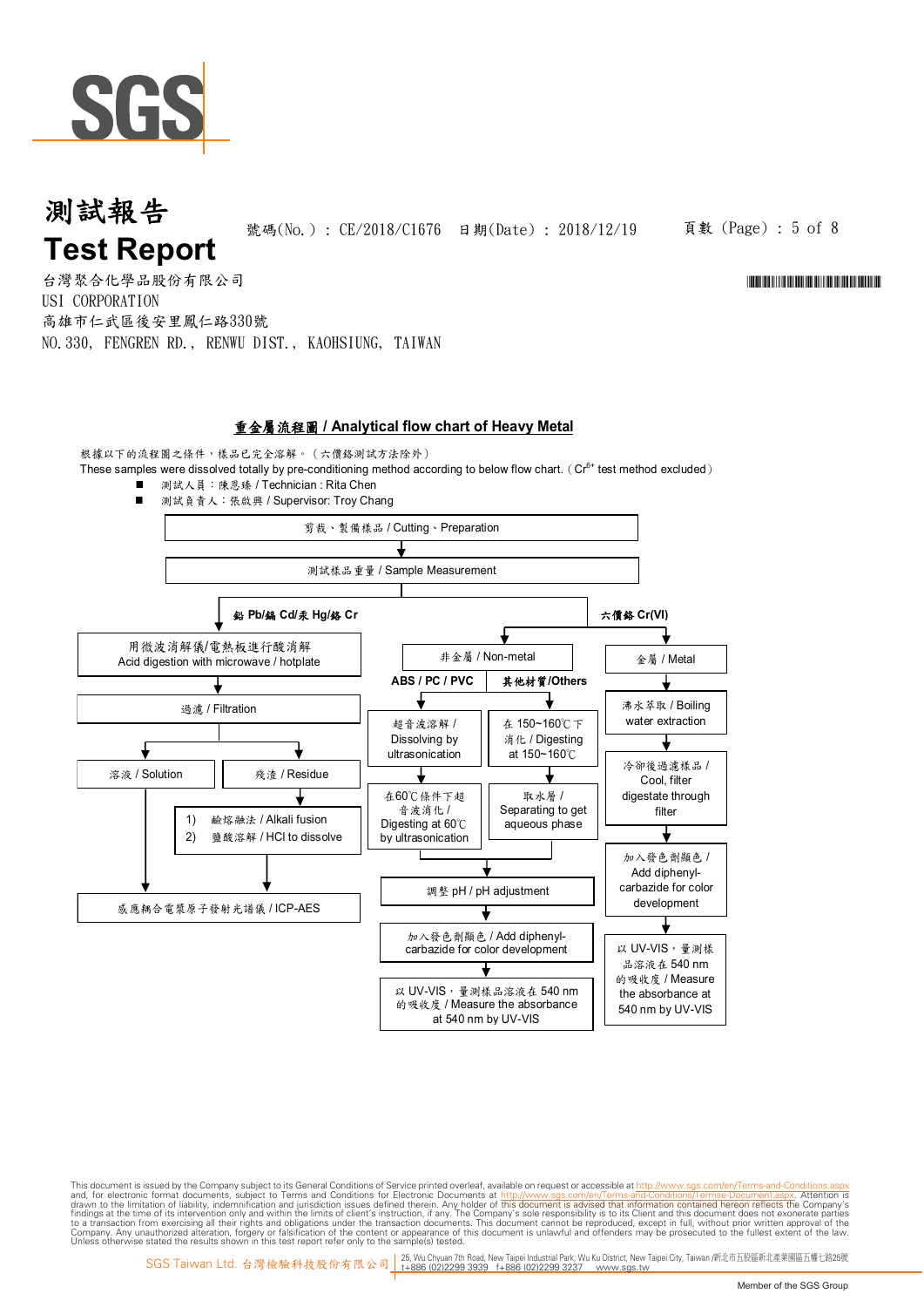

頁數 (Page) : 6 of 8

\*CE/2018/CE/2018/CE/2018/CE/2018/CE/2018

台灣聚合化學品股份有限公司 USI CORPORATION 高雄市仁武區後安里鳳仁路330號 NO.330, FENGREN RD., RENWU DIST., KAOHSIUNG, TAIWAN

### 多溴聯苯**/**多溴聯苯醚分析流程圖 **/ Analytical flow chart - PBB/PBDE**

- 測試人員:涂雅苓 / Technician: Yaling Tu
- 測試負責人:張啟興 / Supervisor: Troy Chang

初次測試程序 / First testing process 選擇性篩檢程序 / Optional screen process ■■■■■ 確認程序 / Confirmation process - - - - →

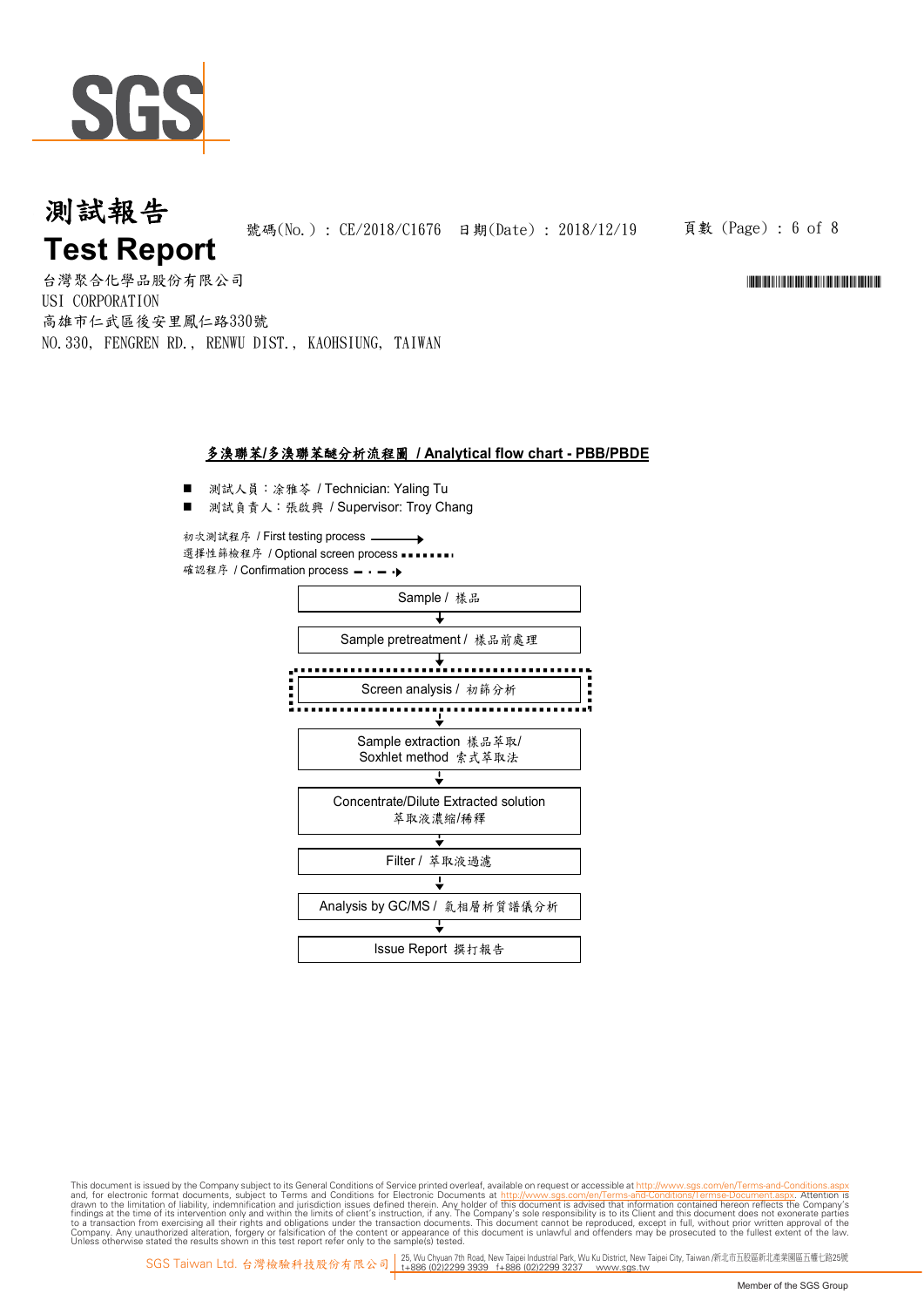

頁數 (Page) : 7 of 8

\*CE/2018/CE/2018/CE/2018/CE/2018/CE/2018

台灣聚合化學品股份有限公司 USI CORPORATION 高雄市仁武區後安里鳳仁路330號 NO.330, FENGREN RD., RENWU DIST., KAOHSIUNG, TAIWAN

### 可塑劑分析流程圖 **/ Analytical flow chart - Phthalate**

- 測試人員:涂雅芩 / Technician: Yaling Tu
- 測試負責人: 張啟興 / Supervisor : Troy Chang

### 【測試方法**/Test method: IEC 62321-8**】